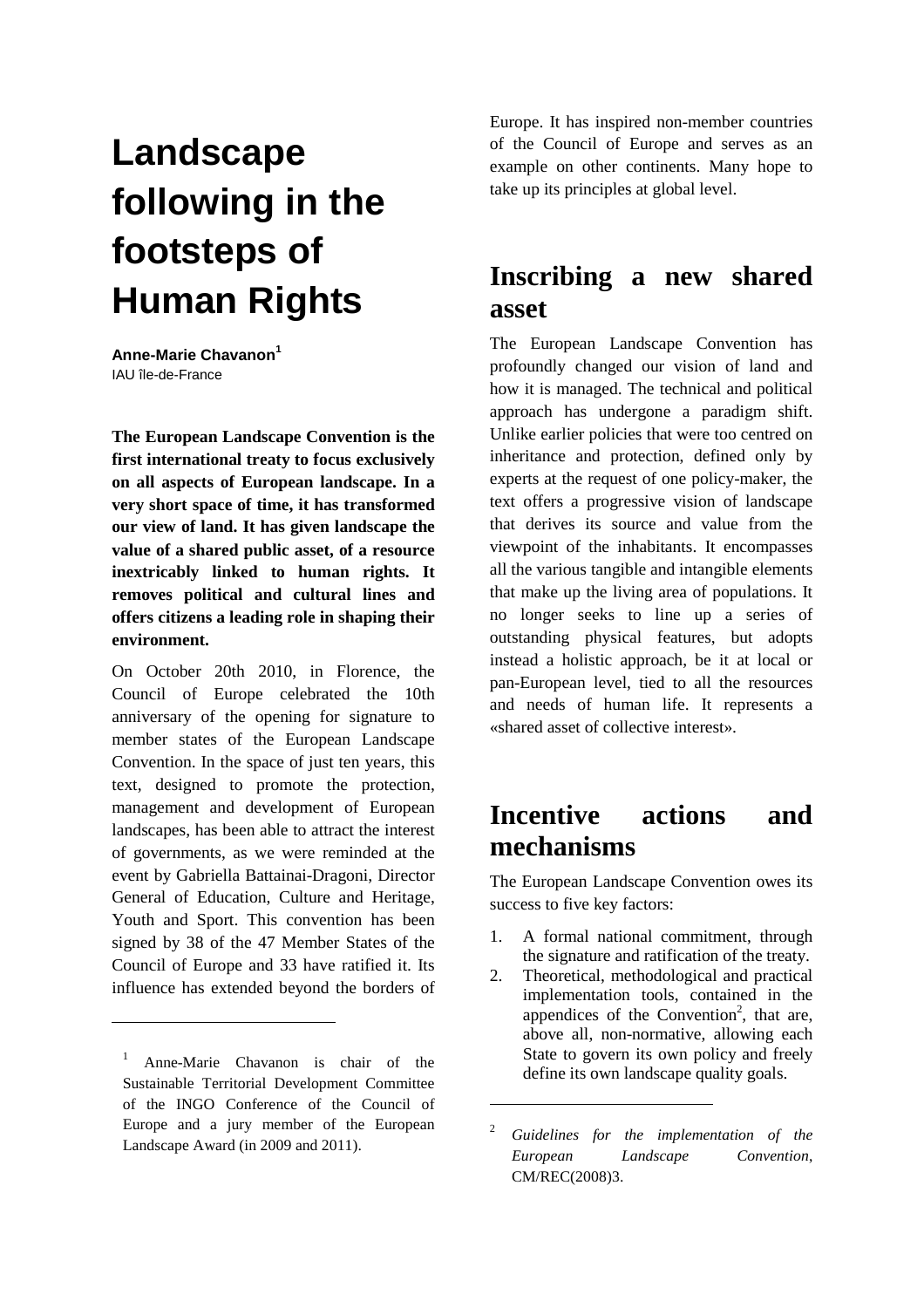- 3. Shared technical and scientific assistance through the provision of a common database, accessible on the Council of Europe website<sup>3</sup>, and by organising regular international workshops on common issues.
- 4. A standing invitation to improve education on the values of landscape. The Convention bodies require the Parties to promote awareness among ordinary citizens, private organisations and public authorities about the value of landscapes, their role and their transformation. With the combined help of the States and the NGOs, they encourage the training of specialists and associations. They encourage the promotion of "school and university courses which, in the relevant subject areas, address the values linked to landscapes and the issues raised by their protection, management and development".
- 5. A new and effective awareness tool: the Council of Europe European Landscape Prize. This prize was established by the treaty and constitutes an educational tool with a cascade effect: more and more States have set up their own national prizes under the European Landscape Convention, so they can submit their winner as a candidate for the European Prize. The result has been a growing understanding of landscape factors as promoted under the Convention.

## **Furthering democracy and the protection of Human Rights**

The most innovative aspect of this Convention is, without doubt, the place it gives to citizens with respect to the principles defended by the Council of Europe: democracy, human rights and the rule of law.

 $\overline{a}$ 

Like the Rio and Aarhus Conventions before it, the Florence Convention makes a substantial contribution to democracy. From the definition of landscape to its management, the inhabitant is tied to each step of the decision-making process.

The Convention makes an even clearer statement on Human Rights. Designed to respond to the transformations that regions undergo, it invites States to "recognise landscapes in law as an essential component of people's surroundings, an expression of the diversity of their shared cultural and natural heritage, and a foundation of their identity" (art. 5a). In addition to the appearance of the environment and the harmony rightly sought after, the fundamental living conditions of inhabitants are now taken into account: chief among them, the right to security. The protection and restoration of ecosystems, the reduction of pollution and threats from natural and industrial risks and the health of the habitat are all key considerations. The landscape of experts has given way to that of users.

The "social demand of landscape", as analysed by Yves Luginbühl, one of the experts behind the Convention's main concepts, meets these various expectations, be they aesthetic, cultural, economic, social or environmental. Expectations that should be, for the most part, inalienable rights.

#### **A mechanism that promotes social cohesion**

These second-generation human rights come with responsibilities for each of the landscape stakeholders. Here we find, paradoxically, the seeds of social cohesion: such cohesion is only possible if everyone takes responsibility for and a position to cooperate, without guilt, over a defined region that is not subject to prejudice.

<sup>&</sup>lt;sup>3</sup>http://www.coe.int/t/dg4/cultureheritage/heritage /Landscape/default\_fr.asp. See also http://www.developpement-durable.gouv.fr/La-Convention-Europeenne-du.html